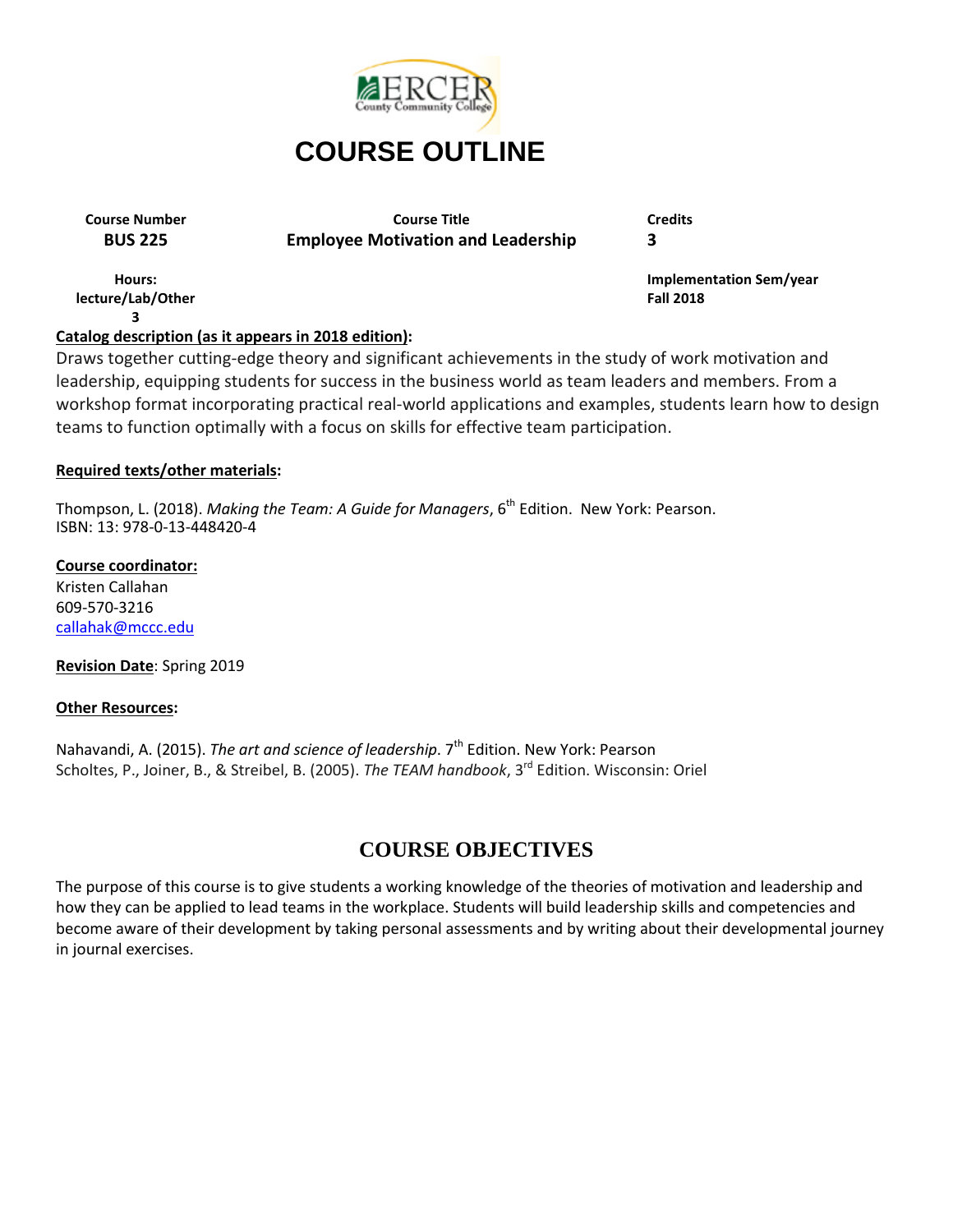# **COURSE COMPLETION STANDARDS**

The student will be able to:

- 1) Describe leadership as a process and assess and measure its effects. B.1
- 2) Differentiate between leading and managing. B.1
- 3) Identify and explain leadership values, traits and behaviors. B.2, B.3
- 4) Describe the relationship between leaders, followers, team performance, and how they contribute to productivity.
- 5) Explain at least two theories of leadership and of motivation.B.1, B.3
- 6) Discuss the various types of teams that are used in the workplace. F.1, F. 3.
- 7) Understand and explain the process of team development.F.2
- 8) Discuss the sources of power and the challenges of leadership.B.5
- 9) Master the tools that teams use to make decisions by applying them to solve problems. B.5;D.1

#### **Week 1: Building the Team**

## *Learning Objectives*

The student will be able to:

- 1) Define the concept of "teams" and their role in helping organizations to accomplish its work.(CC#1)
- 2) Describe some of the common teams used in today's organizations (CC#1)
- 3) Understand the varying degrees of autonomy and control in teams (CC#1 and 5)
- 4) Discuss three team building skills: accurate diagnosis of team problems, evidence-based management and expert learning (CC#1 and #5)
- 5) Identify the phases of team development (CC #1)
- 6) Describe the work of W. Edwards Deming and the 14 points organizations need to prosper (CC#4)

# **Week 2: Designing the Team**

#### *Learning Objectives*

The student will be able to:

- 1) Understand the value of selecting members and of diversity in teams. (CC#1)
- 2) Discuss the need to define a team's purpose (CC#2)
- 3) Identify the skills, talents and abilities used to select members (CC #1 and #2)
- 4) Assess their own leadership skills and talents (CC#3)
- 5) Describe the roles and responsibilities of team members (CC#1)
- 6) Explain the purpose of a team charter (CC#1)
- 7) Describe the importance of team values and norms (CC#2)
- 8) Explain the importance of shared goals (CC#2)
- 9) Talk about the value of team coaching (CC#2)
- 10) Assess their awareness of individual leadership skills (CC# 1 and 4)

# **Week 3: Leading the Team**

#### *Learning Objectives*

The student will be able to:

- 1) Describe the difference between leaders and managers (CC #1 and #2)
- 2) Understand the pivotal role of "followership." (CC#1 and #2)
- 3) Discuss different leadership styles (CC #1 and #5)
- 4) Discuss the benefits and drawbacks of each leadership style (CC #1 and #5)
- 5) Explain the Leader-Member Exchange Theory (LMX) (CC #1 and #5)
- 6) Identify the different sources of leadership power (CC #1 and #2)
- 7) Describe the four stages of team development: forming, storming, norming and performing (CC #2)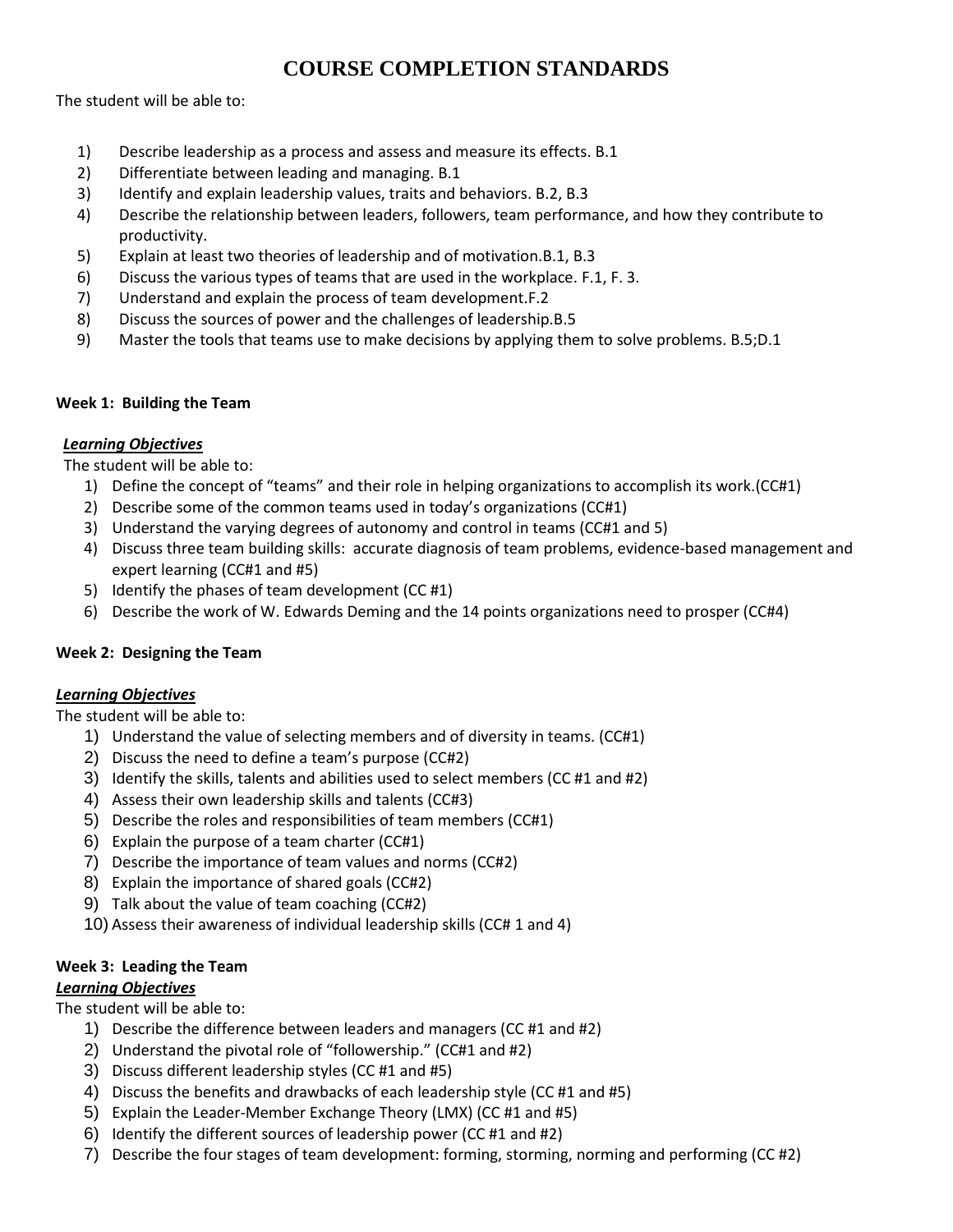- 8) Assess their own leadership style preference(s) (CC #4)
- 9) Write about their leadership preference(s) and how it can be used to guide the team through four stages of development (CC #1, #5, #9).

#### **Week 4: Team Cohesion and Trust**

#### **Learning Objectives**

The student will be able to:

- 1) Discuss the concepts of *group entitativity* and *group identity* (CC#1)
- 2) Describe the team-member exchange theory and how it affects performance (CC#1 and #5)
- 3) Explain the team values of cohesion, respect and trust (CC#1)
- 4) Understand the concept of emotional intelligence and how it affects team performance (CC#1 and #9)
- 5) Gain an understanding of personal core values and emotional intelligence (CC#4)
- 6) Appreciate the process of group socialization (CC#1 and CC#2)
- 7) Share members' experiences regarding turnover and how it affects team performance (CC#2)
- 8) Assess their own emotional intelligence and core values; (CC #1 and #4)
- 9) Reflect and write about individual EI assessments for self-awareness, self-regulation, motivation, empathy and social skills and suggestions for how to improve it. (CC #1, 5, and 9)

#### **Week 5: Performance and Productivity**

#### *Learning Objectives*

The student will be able to:

- 1) Describe "departmentation" or how to design groups and organize work (CC#1)
- 2) Define "centralization" or how the team will structure decision-making (CC #1 and #3)
- 3) Understand the difference between constructive and destructive conflict in teams; (CC#1)
- 4) Explain the various roles for team members;(CC#1)
- 5) Detail the factors that motivate teams (rewards and recognition) and behavior that is counterproductive (social loafing, free riding);(CC #1 and #6)
- 6) List factors used to measure team performance (productivity, cohesion, learning, integration) (CC#1 and #6);
- 7) Set up an agenda and discuss how it can be used to manage a team meeting (CC#1 and # 2)
- 8) Understand what elements should be included when reporting meeting minutes; (CC #1 and #2)
- 9) Learn about the various discussion tools (brainstorming, affinity diagram, prioritization matrix, Nominal group technique) and how teams use them to problem solve (CC #1 and #5)
- 10) Recommend what discussion tools are the most effective for teams in oral presentation (CC #1 and #11)

#### **Week 6: Communicating, Collaborating and Planning**

#### *Learning Objectives*

The student will be able to:

- 1) Explain how clear communications contribute to team planning. (CC#1)
- 2) Describe the team planning process.(CC #1)
- 3) Explain the significance of using mental models to plan. (CC#1 and #11)
- 4) Discuss some of the mental models that teams use (CC #1 and #11).
- 5) Compare the advantages/drawbacks of using Gantt Charts, Process Maps, Tree Diagrams, and Planning Grids. (CC#1 and #10)
	- 6) Define the concept of "collaboration" and how it affects team performance; (CC#1)
	- 7) Apply the various planning models to a sample business problem that will ask each team to plan the steps that they will follow and to assign responsibilities for related tasks.(CC#1 and #11)
	- 8) Recommend what planning tools (mental models) are the most useful for teams in oral presentation.(CC #1 and #11)

#### **Week 7: Team Decision Making: Pitfalls and Solutions Learning Objectives**

The student will be able to: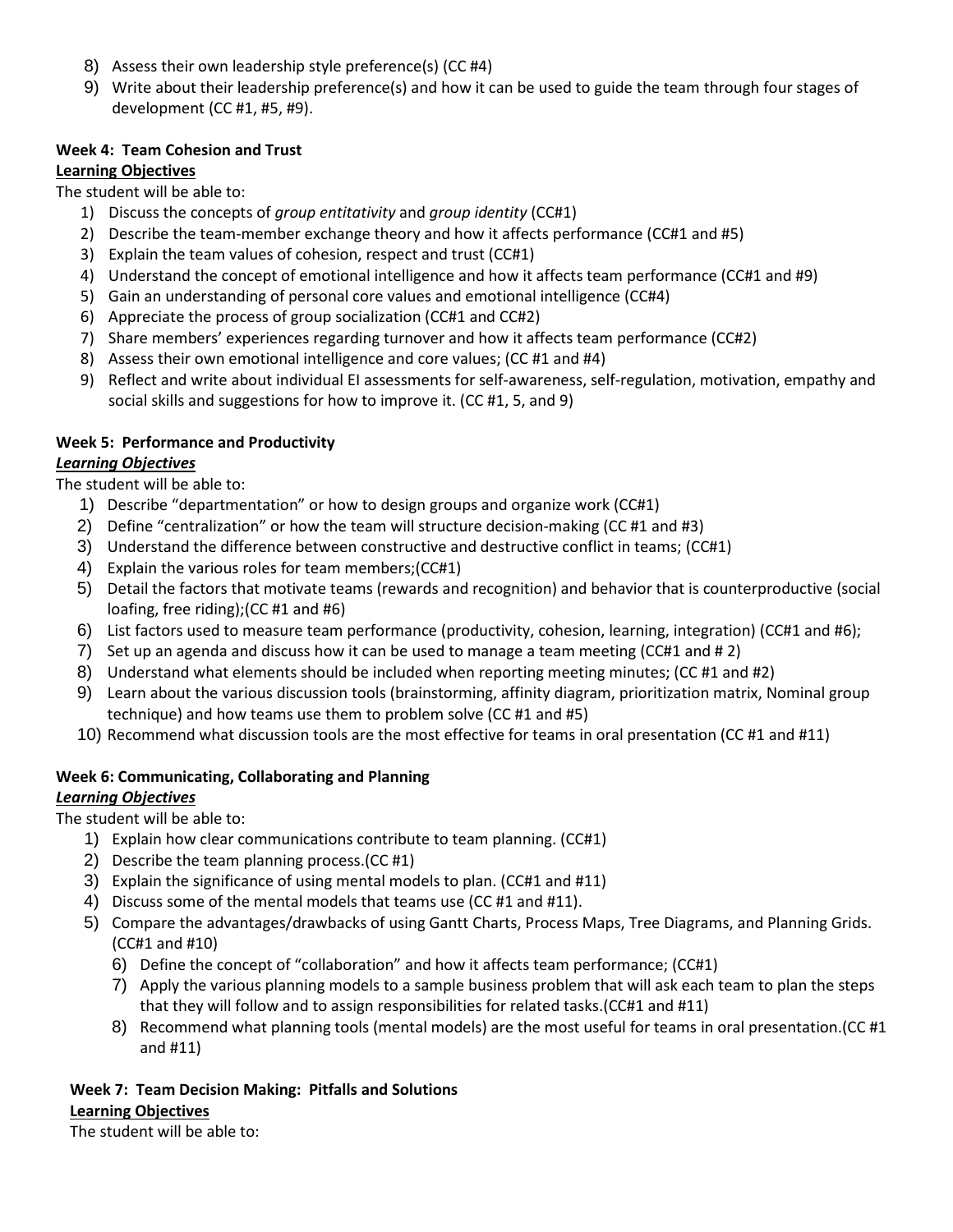- 1) Discuss the decision-making process (gathering data, interpreting data, identifying alternatives, choosing among alternatives, implementing plan, evaluation) (CC#3 and #5)
- 2) Describe five major group decision-making faults (CC#3)
- 3) Identify various decision-making biases; (CC#3)
- 4) Contrast the strengths of group vs individual decision making;(CC#3)
- 5) Understand the danger of "group think" and how to overcome it;(CC#3 and #9)
- 6) Critically discuss historical examples of group think (Cuban Missile Crisis);(CC#7 and #10)
- 7) Describe the overall effect of team commitment to a losing course of action; (CC#3 and #11)
- 8) Suggest how teams can avoid the Aboline Paradox (making decision out of a desire to avoid conflict);(CC#3 and #11)
- 9) Discuss how group polarization can lead to faulty judgments; (CC #11)
- 10) Critically apply the concepts of accountability, group think, and abuse of position and power and how they contribute to unethical decisions by discussing a contemporary business example (Enron Accounting Scandal).(CC#7 and #11)

## **Week 8: Managing Team Conflict**

#### **Learning Objectives**

The student will be able to:

- 1) Discuss three distinct types of conflict (relationship, task and process);(CC#3)
- 2) Explain that not all conflict negatively impacts team performance; (CC #3 and #11)
- 3) Understand the role of trust in tempering negative conflict;(CC#3)
- 4) Understand Wageman and Donnenfelds' conflict intervention model (CC#3 and #11)
- 5) Analyze four guiding principles for addressing conflict and enhancing team performance (CC #3)
- 6) Assess their own views about conflict;(CC#11)
- 7) Critically apply the three best practices to resolve conflict (CC #11).

#### **Week 9: Analyzing and Improving Organizational Processes**

#### **Learning Objectives**

The student will be able to:

- 1) View the organization as a system with a sequence of steps that transforms input from suppliers to output (of a product) to customers (CC#11)
- 2) Analyze organizational processes that are used to produce a product;(CC #3)
- 3) Understand that process improvement has a positive impact on organizational performance and on customer satisfaction (CC#11)
- 4) Use tools like Pareto charts and frequency plots and FMEA (failure modes and effects analysis) and the DMAIC (Define, Measure, Analyze, Improve, Control) tools to study a process and to identify problems in systems (CC#3 and #4)
- 5) Understand the value of using the scientific method to analyze and to improve a process; (CC#10)
- 6) Apply a management tool to solve a process problem example in a case study.(CC#11)

#### **Week 10: Creativity and Innovation in Teams**

#### **Learning Objectives**

The student will be able to:

- 7) Define the concept of "creativity" and what teams need to produce it (CC#3)
- 8) Understand the outcome of "innovation" is in new products and services (CC#5)
- 9) Differentiate between the two skills of "convergent" and "divergent" thinking (CC #3)
- 10) Discuss how team creativity is evaluated (fluency, flexibility, originality);(CC #11)
- 11) Explain the problems that stifle creativity in teams;(CC #11)
- 12) Analyze and the methods that can be used to motivate creativity (idea mapping, six thinking styles, twenty questions, brainwriting).(CC #4 and #10)
- 13) Assess their own creativity skills.(CC #10)

# **Week 11: Motivating, Recognizing and Rewarding Teams**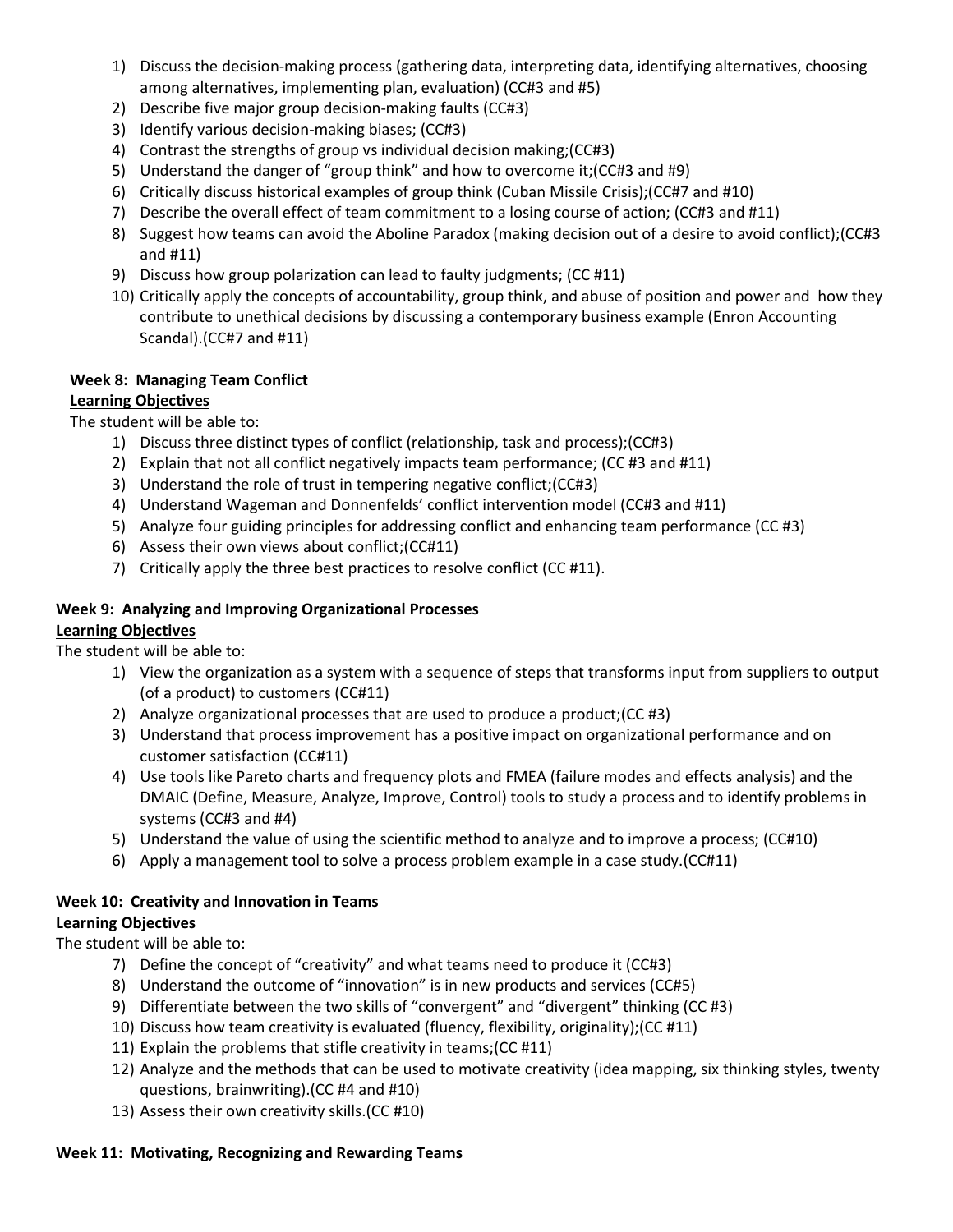#### **Learning Objectives**

The student will be able to:

- 1) Understand the value of recognition and rewards for teams (CC #4)
- 2) Describe some of the classical managerial theories of motivation;(CC #10)
- 3) Differentiate between financial and non-financial rewards;(CC #4)
- 4) Discuss how team performance is measured through annual performance reviews (CC #4)
- 5) Explain the difference between intrinsic and extrinsic motivation;(CC #4)
- 6) Assess their own motivational style.(CC#10)

#### **Week 12: Team Networking**

#### *Learning Objectives*

The student will be able to:

- 1) Identify some of the external roles that team members take on within organizations; (CC#4)
- 2) Discuss how teams share knowledge;(CC #11)
- 3) Describe the value of human capital and social capital in teams;(CC#11)
- 4) Explain the value of "boundary spanning;"(CC#4)
- 5) Realize the relationship between empowerment and team performance;(CC#11)
- 6) Understand the value of team members socializing outside of the group; (CC#11)
- 7) List the reasons why it is important for leaders to manage the relationship between the team and its external environment.(CC#5 and #11)

## **Week 13: Virtual Teams**

#### *Learning Objectives*

The student will be able to:

- 1) Explain the place-time model of social interaction;(CC #5)
- 2) Discuss some of the key things to expect when interacting with a team via information technology (CC#4);
- 3) Describe three factors that distinguish virtual, hybrid and traditional teams (CC#3)
- 4) List some of the advantages and challenges of virtual/hybrid teams(CC#3)
- 5) Understand some of the interventions that leaders can do during each stage of the development process to enhance the performance of virtual teams (CC#11)
- 6) Describe some coaching strategies that can be used to help virtual teams.(CC #11)
- 7) Assess their own coaching skills.(CC#10)

#### **Week 14: Multicultural/Global Teams**

#### **Learning Objectives**

The student will be able to:

- 1) Describe the many challenges of cross-cultural/global teams;(CC#8)
- 2) Discuss the role of culture and how it affects team behaviors;(CC#6 and #8)
- 3) Apply Hofstede and the Iceberg Model to explain culture;(CC#5 and #7)
- 4) Explain the concepts of "individualism" and "collectivism" and how they affect global teams (CC#8)
- 5) Identify two types of relational focus (independent vs interdependent) affect behavior in multicultural teams (CC#3 and #8)
- 6) Explore the role of cultural intelligence on team learning (CC#5)
- 7) List four key challenges that multicultural/global teams encounter (CC #8 and CC#11);
- 8) Assess how adaptation and change can influence the performance of multicultural teams (CC#11);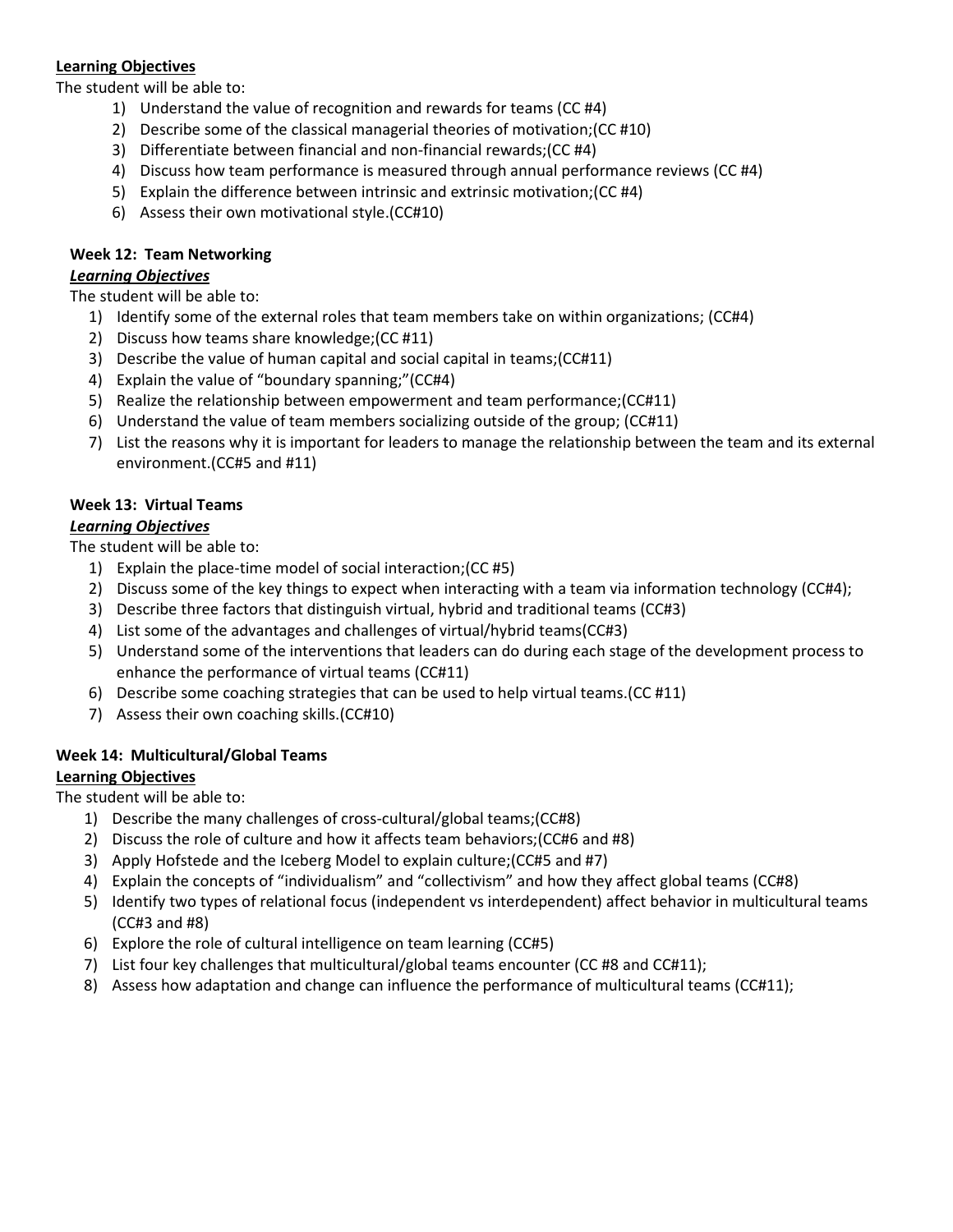#### **Evaluation of student learning:**

**Grading Criteria**:

| <b>Weekly Quizzes</b>             | 20%        |
|-----------------------------------|------------|
| $(2)$ Exams*                      | 40%        |
| Attendance and team participation | 10%        |
| Homework-Weekly Journals          | 15%        |
| <b>Final Presentations</b>        | 15%        |
|                                   | Total 100% |

\*All test questions will relate to the chapter learning objectives indicated in the course outline. All of the chapter objectives will be accomplished with at least a 60% accuracy level. Objectives will be measured utilizing at least one (1) of the following methods:

- a) Essay questions
- b) Objective true, false, matching, or multiple choice type questions
- c) A combination of Essay and Objective type questions

#### **Grading Scale**:

| <b>Letter Grade</b> | <b>Nominal</b> |
|---------------------|----------------|
|                     | ℅              |
| А                   | 93-100         |
| А-                  | 90-92          |
| B+                  | 87-89          |
| В                   | 83-86          |
| B-                  | 80-82          |
| $C+$                | 77-79          |
| C                   | 70-76          |
| D                   | 60-69          |
| F                   | $0 - 59$       |

#### **Academic Integrity Statement: MCCC ACADEMIC INTEGRITY POLICY**

Mercer County Community College is committed to Academic Integrity – the honest, fair and continuing pursuit of knowledge, free from fraud or deception. This implies that students are expected to be responsible for their own work and that faculty and academic support services staff members will take reasonable precautions to prevent the opportunity for academic dishonesty.

The College recognizes the following general categories of violations of Academic Integrity, with representative examples of each. Academic Integrity is violated whenever a student:

#### **A. Uses or obtains unauthorized assistance in any academic work.**

- Copying from another student's exam
- Using notes, books, electronic devices or other aids of any kind during an exam when prohibited
- Stealing an exam or possessing a stolen copy of an exam
- **B. Gives fraudulent assistance to another student.**
	- Completing a graded academic activity or taking an exam for someone else
	- Giving answers to or sharing answers with another student before, during or after an exam or other graded academic activity